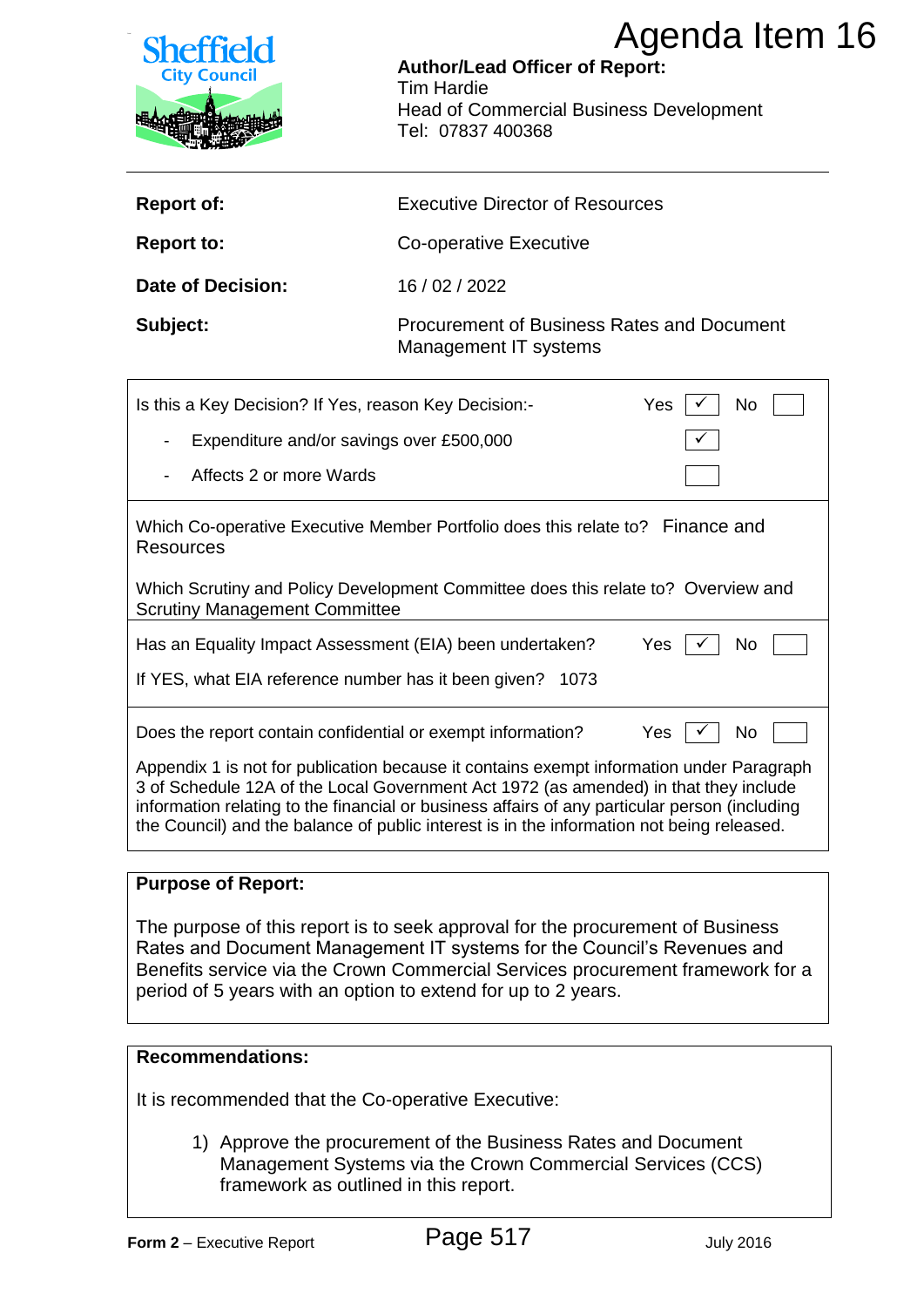| 2) Approve the direct award of the new contracts to NEC Software<br>Solutions Ltd outlined in this report.                                                                                               |
|----------------------------------------------------------------------------------------------------------------------------------------------------------------------------------------------------------|
| 3) Delegates authority to the Executive Director of Resources, in<br>consultation with the Director of Finance and Commercial Services and<br>the Director of Legal and Governance to:                   |
| a) agree the terms of the new Call Off contract under the CCS Data and<br><b>Applications Solutions (DAS) framework RM3821</b>                                                                           |
| b) take all other decisions necessary in order to meet the aims,<br>objectives and outcomes of this report which are not already covered<br>by existing delegations in the Leaders Scheme of Delegation. |
|                                                                                                                                                                                                          |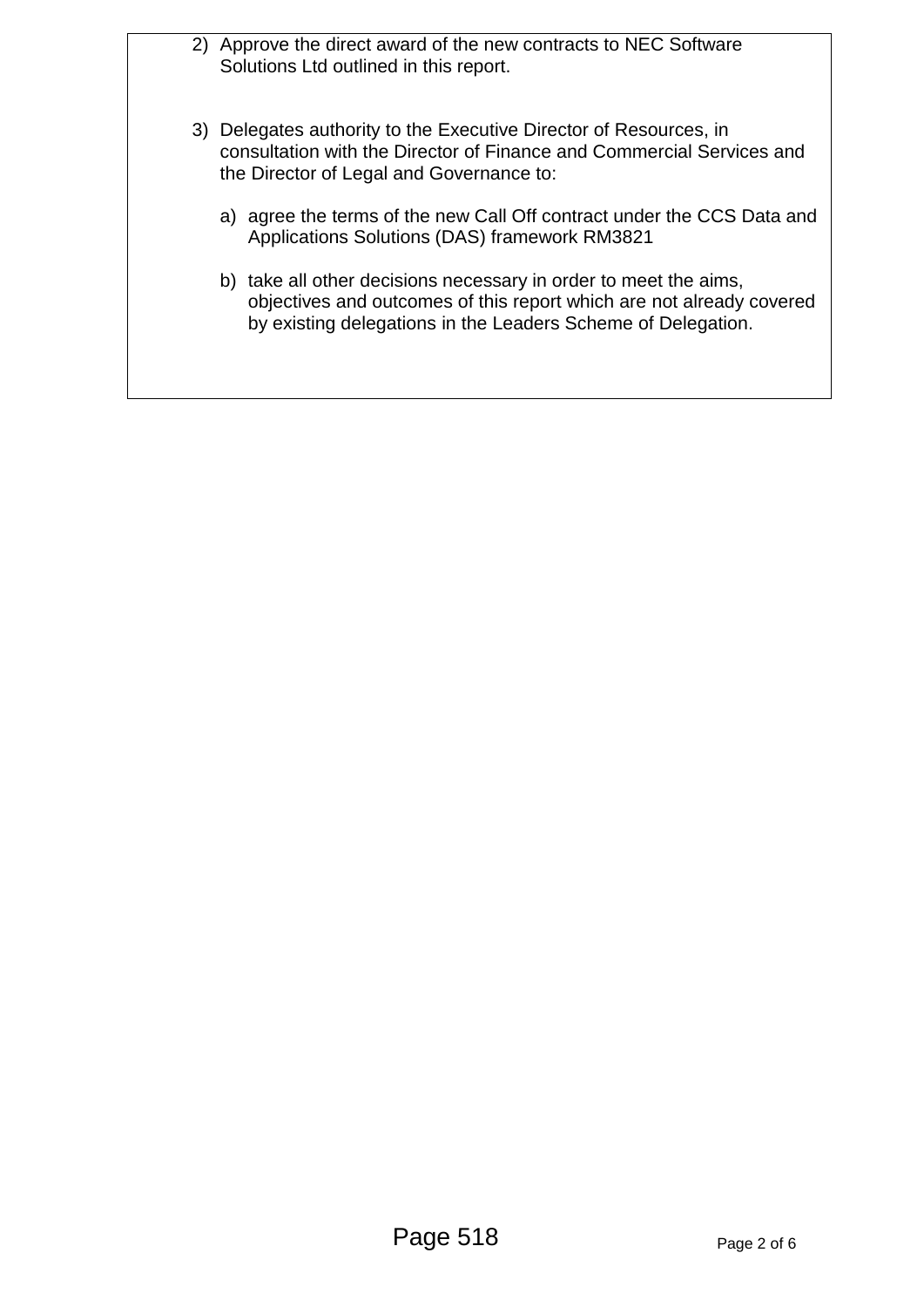*N/a*

| Lead Officer to complete: - |                                                                                                                                                                                                                                                                                                                                                             |                                                                     |  |
|-----------------------------|-------------------------------------------------------------------------------------------------------------------------------------------------------------------------------------------------------------------------------------------------------------------------------------------------------------------------------------------------------------|---------------------------------------------------------------------|--|
| $\mathbf 1$                 | I have consulted the relevant departments<br>in respect of any relevant implications<br>indicated on the Statutory and Council<br>Policy Checklist, and comments have<br>been incorporated/additional forms<br>completed/EIA completed, where<br>required.                                                                                                  | Finance: Kayleigh Inman                                             |  |
|                             |                                                                                                                                                                                                                                                                                                                                                             | Legal: David Cutting                                                |  |
|                             |                                                                                                                                                                                                                                                                                                                                                             | Equalities: Bev Law                                                 |  |
|                             | Legal, financial/commercial and equalities are under consideration and comments have been<br>incorporated. Any further implications will be included within the final report.                                                                                                                                                                               |                                                                     |  |
| $\overline{2}$              | <b>Executive Director who approved</b><br>submission:                                                                                                                                                                                                                                                                                                       | Eugene Walker                                                       |  |
| 3                           | <b>Cooperative Executive Member</b><br>consulted:                                                                                                                                                                                                                                                                                                           | Cate Macdonald                                                      |  |
| 4                           | I confirm that all necessary approval has been obtained in respect of the implications indicated<br>on the Statutory and Council Policy Checklist and that the report has been approved for<br>submission to the Decision Maker by the EMT member indicated at 2. In addition, any<br>additional forms have been completed and signed off as required at 1. |                                                                     |  |
|                             | <b>Lead Officer Name:</b><br><b>Tim Hardie</b>                                                                                                                                                                                                                                                                                                              | <b>Job Title:</b><br><b>Head of Commercial Business Development</b> |  |
|                             | Date: 19th January 2022                                                                                                                                                                                                                                                                                                                                     |                                                                     |  |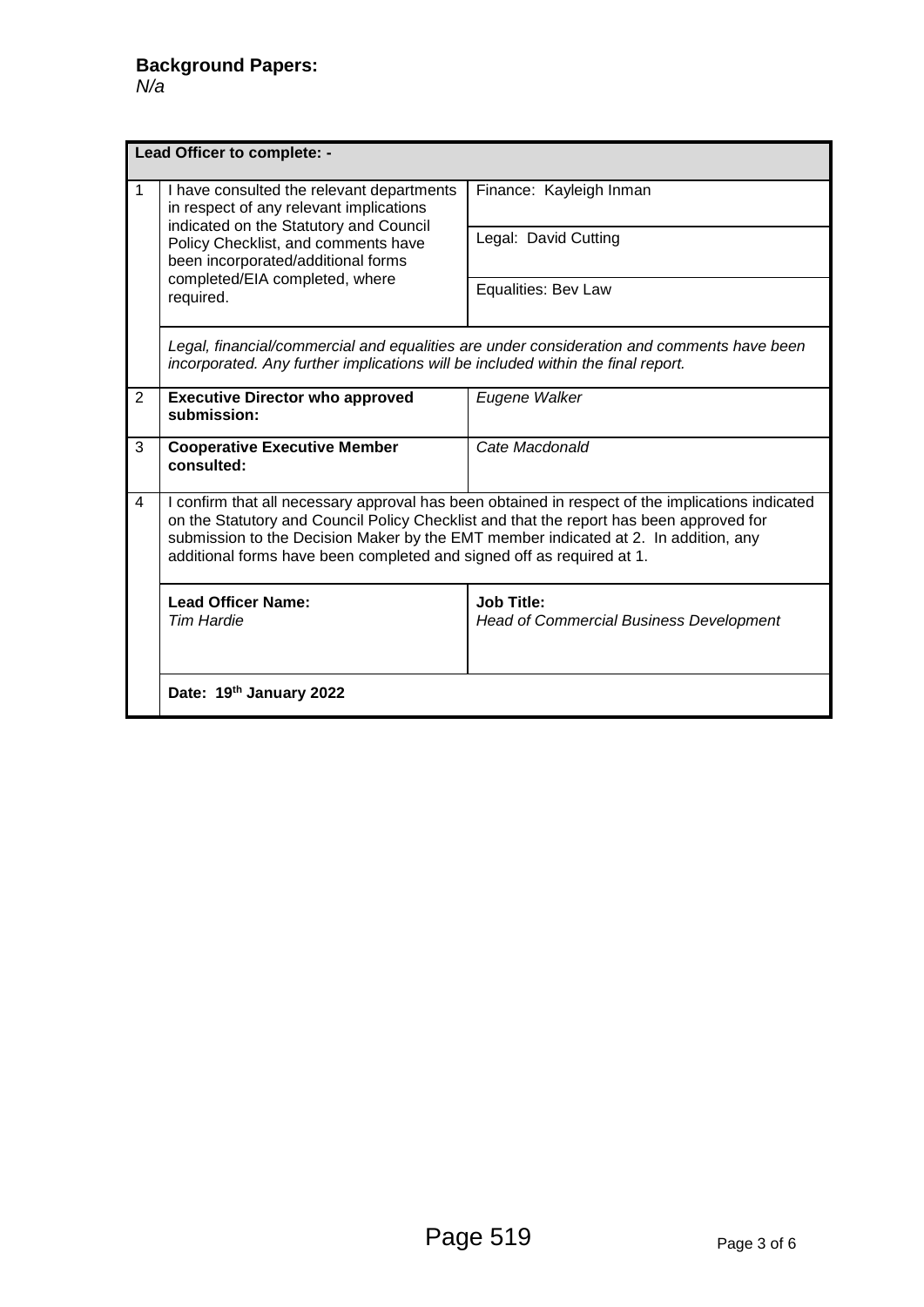# **1. PROPOSAL**

1.1 Currently the Council's Revenues and Benefits (R&B) service has a contract with NEC Software Solutions Ltd (NEC) for the IT systems which provide the billing and collection functionality for around 19,000 businesses in the city (iWorld) and the Document Management System which supports the paperless administration of over 250,000 Council Tax accounts and 50,000 Housing Benefit and Council Tax Support claims (Information@Work (I@W)).

1.2 There are very few systems on the market which meet the specialist needs of R&B services and NEC systems are used within other Local Authorities.

1.3 The current contract is due to end in March 2022.

1.4The NEC Business Rates and Document Management Systems have supported the Council's R&B service for a number of years, originally under contract to our previously outsourced service provider they were migrated to the Council in 2021.

1.5 These systems are now entering a period of stability following the disruption of migration, with our newly established systems administration team becoming increasingly proficient in their management.

1.6 This proposal therefore is to re-procure a new contract via the Crown Commercial Services framework Data and Application Solutions (DAS) RM3821 with NEC for the same systems to avoid any further disruption to the service. This will provide a period of stability to enable the Council to re-focus on the plan (delayed by the pandemic) to review the R&B service operating model, following the insourcing of the service in January 2020.

1.7 To give sufficient time to complete the review of the service, implement changes and allow time for transition and stability, the proposal is to award the maximum period allowed under the Crown Commercial Services framework of an interim period of 5-years with the option to extend by two further 1 year periods.

1.8 This will allow the service to review and consider our future options.

## **2. HOW DOES THIS DECISION CONTRIBUTE?**

The provision of efficient automated Revenues and Benefits services supports the delivery of Housing Benefit and Council Tax Support to some of our most vulnerable residents and facilitates the prompt billing and collection of Business Rates to maximise a substantial source of income for the Council.

## **3. HAS THERE BEEN ANY CONSULTATION?**

No. There is no statutory requirement to consult on this matter.

# 4**. RISK ANALYSIS AND IMPLICATIONS OF THE DECISION**

## **4.1 Equality of Opportunity Implications**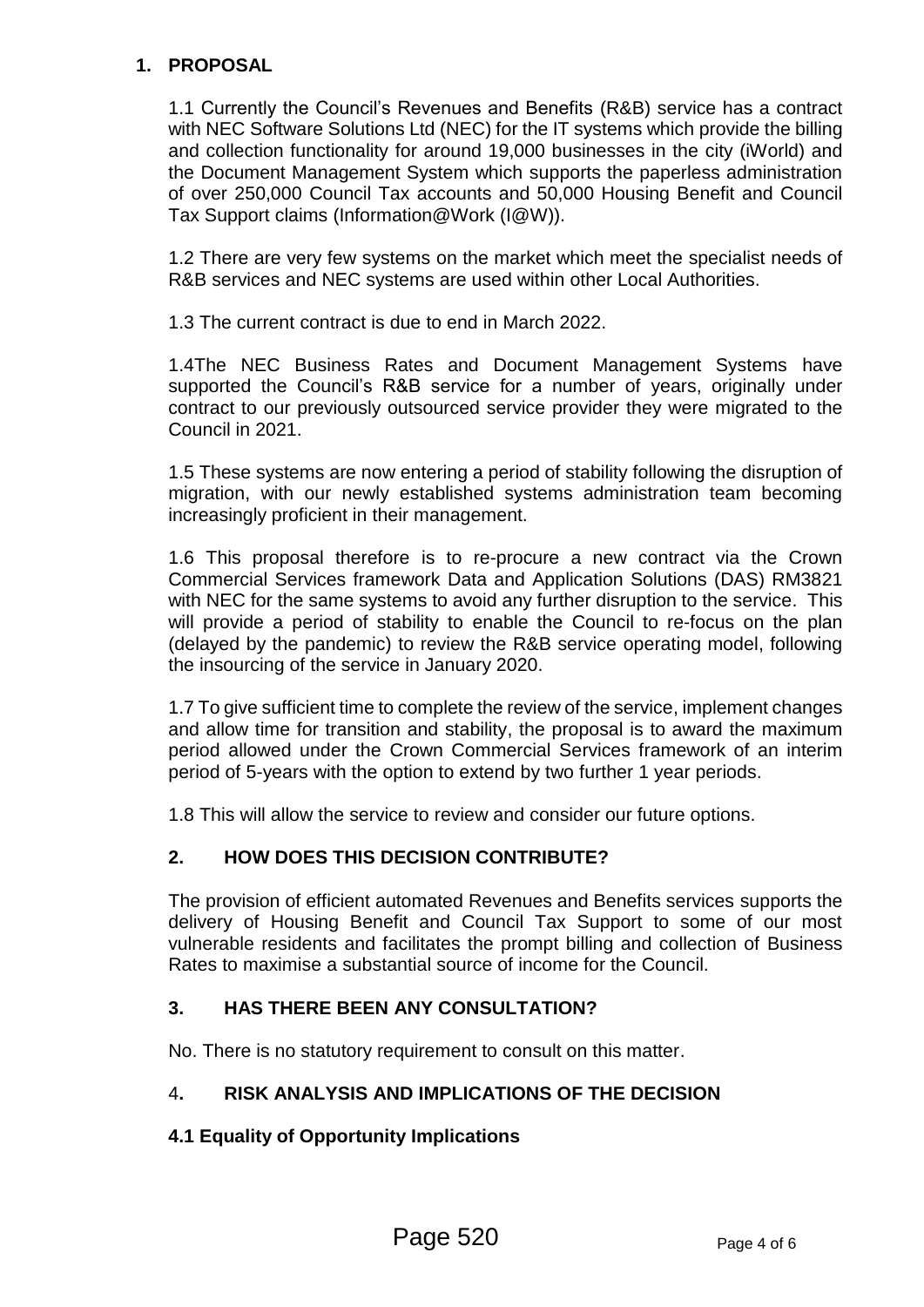4.1.1 Following an Equality Impact Assessment there are no concerns raised. Any appointed Supplier must meet the Supplier Code of Conduct standards set out by government

[\(https://assets.publishing.service.gov.uk/government/uploads/system/uploa](https://assets.publishing.service.gov.uk/government/uploads/system/uploads/attachment_data/file/779660/20190220-Supplier_Code_of_Conduct.pdf) [ds/attachment\\_data/file/779660/20190220-](https://assets.publishing.service.gov.uk/government/uploads/system/uploads/attachment_data/file/779660/20190220-Supplier_Code_of_Conduct.pdf) Supplier Code of Conduct.pdf )

4.1.2 This is part of Joint Schedule 5 (Corporate Social Responsibility) setting out the standards and behaviours expected of suppliers who work with government.

4.1.3 We know that the supplier has a corporate responsibility framework and within this has a Equality statement [https://www.necsws.com/corporate](https://www.necsws.com/corporate-responsibility)[responsibility](https://www.necsws.com/corporate-responsibility)

# **4.2 Financial and Commercial Implications**

4.2.1 As the proposed values will exceed the Public Contract Regulations 2015 threshold, in which as a public sector authority the Council is required to comply with, Commercial Services have identified a suitable and compliant Public Sector framework Crown Commercial Services Data and Application Solutions (DAS) RM3821

4.2.2 The contract term will be for an initial period of 5 years with an option to extend for a further two 1 year periods.

4.2.3 The new contract is 3.3% increase on the current contract value of £112k p.a and over the 5 year fixed period the value is £579,110.

4.2.4 The new price will still be within the budget available within the Revenues and Benefits service.

4.2.5 See Appendices 1 and 2

# **4.3 Legal Implications**

4.3.1 The Localism Act 2011 provides local authorities with a "general power of competence" which enables them to do anything that an individual can do as long as the proposed action is not specifically prohibited. The Council also has a specific power to do anything (whether or not involving the expenditure, borrowing or lending of money or the acquisition or disposal of any property or rights) which is calculated to facilitate, or is conducive or incidental to, the discharge of any of their functions (s111(1) Local Government Act 1972). These powers enable the procurement outlined within this report.

4.3.2 When the Council delivers services it is subject to the "best value duty". This requires the Council to 'make arrangements to secure continuous improvement in the way in which its functions are exercised, having regard to a combination of economy, efficiency and effectiveness'.

4.3.3 The procurement of any goods, works or services by the Council must be undertaken in accordance with all relevant provisions of the Council's Constitution including its Contracts Standing Orders and all applicable Procurement rules. The